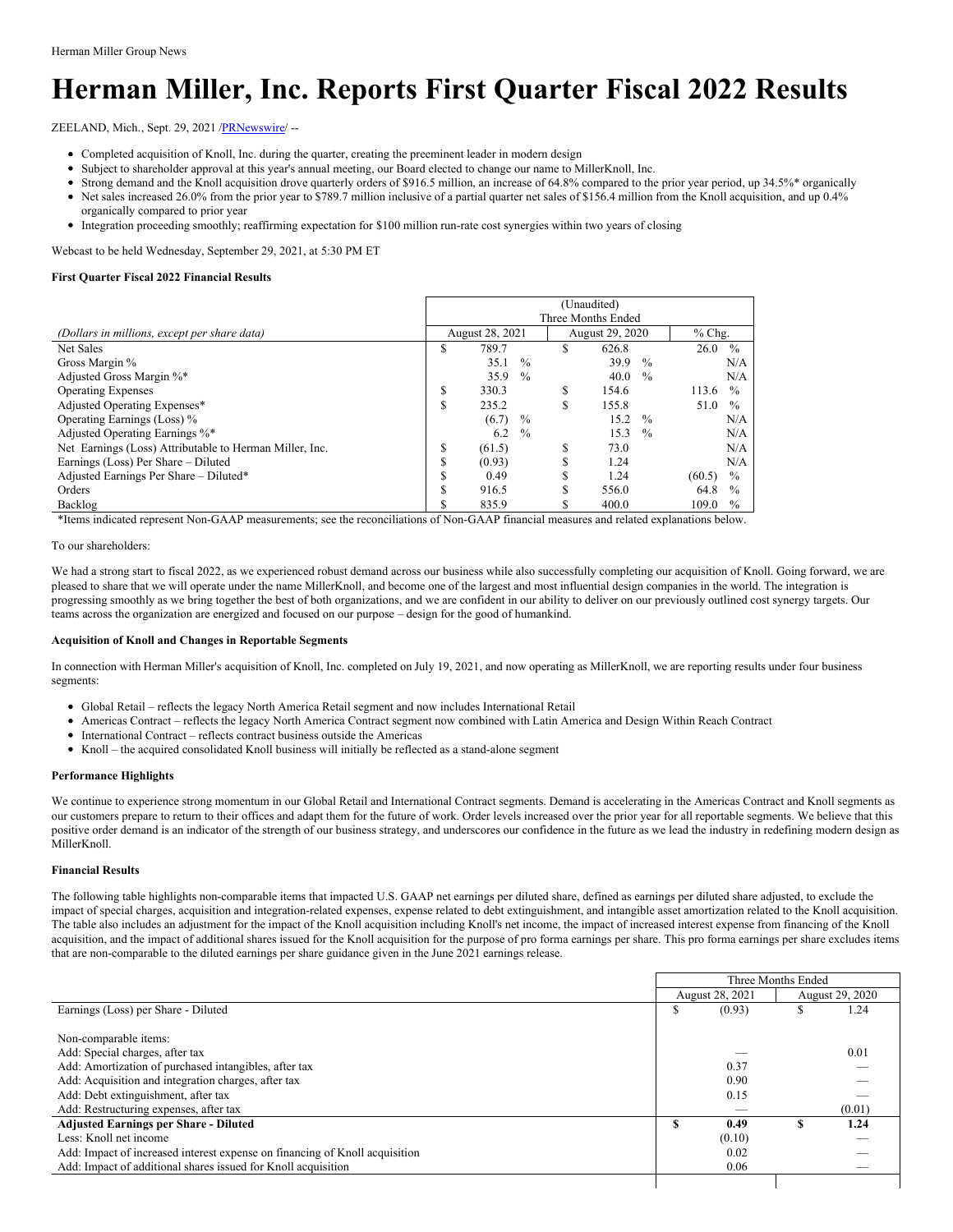| Pro Forma Earnings per Share - Diluted, for purpose of comparison to June Guidance 1     |            |            |
|------------------------------------------------------------------------------------------|------------|------------|
| Weighted Average Shares Outstanding (to Calculate Adjusted Earnings per Share) – Diluted | 66.302.214 | 58,964,268 |

Note: The adjustments above are net of tax. For the three months ended August 28, 2021, the tax impact of the adjustments was \$0.30. For the three months ended August 29, 2020, the tax impact of the adjustments was immaterial.

Pro Forma Earnings per share, excluding impacts of the Knoll acquisition, presented to provide a comparison to guidance issued on June 28, 2021 for Herman Miller on a stand-alone basis.

### **Herman Miller, Inc. Consolidated Results Highlights**

Our consolidated operating results for the three months ended August 28, 2021 included the results of Knoll beginning on July 19, 2021, the date the transaction closed.

First quarter consolidated net sales were \$789.7 million, an increase of 26.0%, and an increase of 0.4% organically, which excludes the impact of the Knoll acquisition and foreign currency translation. Orders in the quarter of \$916.5 million were up 64.8% compared to the prior year period and up 34.5% organically. As a reminder, sales levels in the prior year period were elevated due to COVID-related manufacturing and retail studio shutdowns resulting in higher backlog at the start of the quarter. On an organic basis, demand trends reflected sequential improvement in orders of \$59 million, up 8.5% as compared to the fourth quarter of 2021. While order demand was strong, our ability to produce and ship orders in the near-term was impacted by global supply chain and labor supply disruptions. We estimate this adversely impacted net sales by approximately \$30 million during the first quarter.

Gross margin for the quarter was 35.1% compared to 39.9% during the prior year period, reflecting higher commodity costs and other inflationary pressures. On an adjusted basis, excluding \$6.3 million of purchase price accounting adjustments related to fair value revaluation of inventory, adjusted gross margin was 35.9% compared to 40.0% in the prior year. We implemented a price increase in the first quarter to help offset inflationary pressures in the contract business and are planning additional price increases in the second quarter to further mitigate these pressures.

Reported consolidated operating expenses for the quarter were \$330.3 million, compared to \$154.6 million in the same period last year. Consolidated adjusted operating expenses of \$235.2 million, excluding non-comparable items totaling \$95.1 million, were up 51.0% from last year primarily due to the inclusion of \$49.0 million of operating expenses related to Knoll, as well as the reinstatement of employee wages and benefits that had been temporarily suspended last year in response to the COVID-19 pandemic. We continue to manage our operating expenses carefully and will remain ready to adapt with evolving market dynamics.

Operating margin for the quarter was (6.7)% compared to 15.2% during the prior year period. On an adjusted basis, which excludes acquisition and integration charges of \$68.9 million, purchase price accounting adjustments of \$6.3 million, and \$26.2 million of amortization related to the acquired Knoll intangible assets, consolidated operating margin was 6.2% compared to 15.3% in the prior year. Similar to net sales levels, prior year operating margin benefited from a combination of shipments of elevated backlog at the beginning of the quarter and swift spending reductions at the same time to navigate the global pandemic.

Herman Miller, Inc. reported a net loss per share of \$0.93 in the first quarter compared to diluted earnings per share of \$1.24 for the same period a year ago. The results in the current quarter include \$1.42 per share related to non-comparable items. Adjusted earnings per share were \$0.49 in the first quarter, compared to adjusted earnings per share of \$1.24 for the same period a year ago. These items are listed in the table above, which we are providing for comparison with other results and are the most directly comparable U.S. GAAP measures.

During the quarter, we entered into a new credit agreement, borrowing \$1,115.0 million through a combination of a revolving credit facility, Term Loan A, and Term Loan B borrowings to fund the Knoll acquisition. At the end of the first quarter, our cash on hand and availability on our revolving credit facility totaled \$629.7 million. Cash used in operating activities during the quarter totaled \$51.7 million. Our net-debt to EBITDA ratio, including expected cost synergies from the Knoll acquisition, was 2.3x at quarterend.

### **Business Segment Highlights**

Additional perspective on the trends for each of our business segments follows:

### *Global Retail Segment*

Our Global Retail business maintained its strong momentum with sales and orders up 30.7% and 22.2% over the prior year period, respectively. This is on top of strong growth this time last year, with orders growing 90% on a two year stack. We continue to outpace the US home furnishings industry with our growth numbers.

Design Within Reach, HAY and Herman Miller experienced strong demand in the quarter, with all categories except outdoor performing ahead of prior year, including workspace which is proving resilient to return-to-office trends. Assortment growth across both core and new categories drove the majority of incremental volume in the quarter.

In the quarter we opened new Herman Miller Seating Stores in Boston, Dallas, and Seattle, bringing our global fleet of seating stores to 11. All are bringing new customers to the brand, a testament to our brick-and-mortar retail strategy, and we have plans to roll out additional locations in the months ahead.

This year we are making key infrastructure investments in our Global Retail business that are intended to improve our order management, planning and allocation, and point of sales capabilities. These investments will build on our scalable and customer-centric digital foundation, enable Retail growth, and improve our customer experience. Additionally, promotions such as our one-year anniversary gaming sale are driving global demand, and planned price increases will help offset increased labor and material costs.

### *Americas Contract Segment*

Sales for the Americas decreased 12.1% from the prior year period due to elevated backlog levels in the segment at the beginning of last year and labor and supply disruptions in the current quarter.

Orders for the quarter were 43.4% higher than the prior year period. This reflects further improvement in the demand environment as our customers continue to develop their return to office plans, even as the timing remains in flux due to the COVID-19 Delta variant. Our leading indicators continue to reflect robust and accelerating growth; order pipeline increased 14% sequentially from the fourth quarter of fiscal 2021 and mock up activity and contract activations are all stronger than year-ago levels.

Looking ahead, our growth initiatives are gaining traction, setting the stage for ongoing revenue expansion. The recently launched Herman Miller Professional site supports the evolving needs of small- and medium-sized businesses and has continued to reach new customers since it launched, with a 140% increase in accounts registered on the platform in the quarter. Tailored marketing has attracted more new users, and assortment growth across all product categories has supported those customers in finding what they need to outfit their businesses.

### *International Contract Segment*

International sales increased by 5.3% compared to the prior year, while orders grew 34.7%. This strong order pacing was worldwide, with each of our regions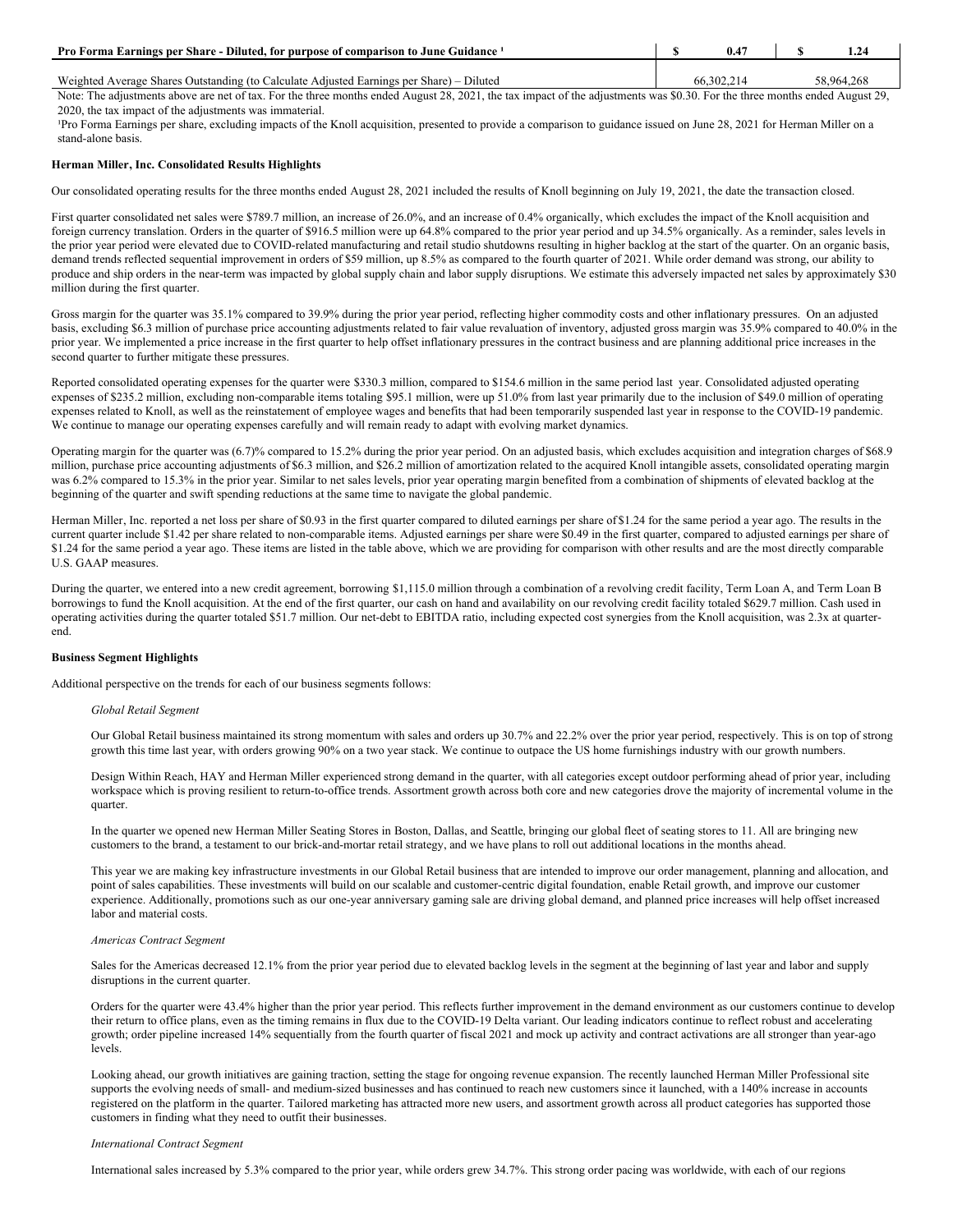experiencing increased order rates from the prior year. Southeast Asia, Greater China, Australia, South Korea, UK, and India were especially strong. As a result, International Contract reported its highest backlog in company history, growing 42% over the prior year. Similarly, both HAY and naughtone achieved year-over-year demand growth, reinforcing our position that collaborative spaces will be an important component of office planning in the post-pandemic era.

Strengthening global account activity stands as a testament to the deliberate focus and organizational structure we have put in place to drive growth with multi-national organizations. Significant global account wins in China, India, and Europe affirm our position that employers around the world will continue to prioritize and invest in their workplaces as they look to differentiate their employee experience and build high-performing global cultures.

### *Knoll Segment*

Following the closing of the acquisition of Knoll, we began the work of integrating our two businesses. Providing dealers and customers with a broader combined portfolio that will deliver beauty, joy, efficiency, and utility remains core to our efforts as we work to ensure the ongoing integration is seamless for all stakeholders. We are confident in our ability to generate \$100 million of run-rate cost synergies within two years of closing, driven primarily by procurement, SG&A, and supply chain savings. We also expect to generate significant revenue synergies across the combined business through enhanced scale, cross-selling, and digital and eCommerce opportunities.

The Knoll segment experienced positive order momentum in the quarter, with total orders increasing approximately 29.3% versus the prior year. Knoll North America workplace orders are benefiting from customers' return to work plans, with particular focus on how to best support their employees in the new ecosystem of hybrid work. Additionally, overall mock up spending increased while new funnel pipeline adds grew 18% from the prior year, and taken together are key indicators of accelerating future growth.

Knoll's residential business experienced strong order growth in both North America and Europe in the quarter, bolstered by the one-year anniversary of Knoll's eCommerce platform and the recent consolidation of Muuto into the Knoll distribution systems to simplify the order process for dealers and customers. In July, Holly Hunt introduced enhanced website functionality with an in-stock, to-the-trade, online eCommerce site. Further expansion of the site later this year will offer textiles, leather, and wall coverings. Holly Hunt sustained strong growth through the calendar year, and delivered the highest orders level in company history during the quarter. Fully also introduced a new European eCommerce storefront in the quarter and saw its commercial business begin to rebound in the quarter.

### **MillerKnoll is Creating a Better World**

Designing a more diverse, equitable, and sustainable world remains a core pillar of MillerKnoll's strategy. Across our company, industry, and communities, our team continues to make meaningful progress.

Key initiatives include:

- **Integrating ocean-bound plastic into the Aeron Chair** as part of our commitment to use 50% recycled content in all materials by 2030. As a member of NextWave Plastics, we are partnering with organizations that share our commitment to preventing harmful plastics from reaching our oceans. On September 1, 2021, Herman Miller announced that its entire portfolio of Aeron Chairs will contain ocean-bound plastic, including a new color, Onyx Ultra Matte, that will contain up to 2.5 pounds of oceanbound plastic per chair. Aeron is the latest in a growing list of products Herman Miller has reengineered to incorporate ocean-bound plastic, including parts of the recently launched OE1 Workplace Collection, the Sayl Chair in Europe, and the Revenio textile collection. The company is also reducing its footprint by adding ocean-bound plastic to returnable shipping crates and poly bags. Based on annual sales forecast, Herman Miller estimates these efforts will divert up to 234 metric tons of plastic from the ocean each year, equivalent to preventing nearly 400,000 milk jugs or up to 23 million plastic bottles from entering the ocean annually.
- **Initiating the Diversity in Design (DID) Collaborative** in partnership with other DID member companies to increase representation of Black creatives in design inthe United States, increase design career opportunities for Black youth, and increase the educational pipeline that leads to full-time employment for Black students in design. The DID Collaborative recently named Todd Palmer, former Executive Director of the Chicago Architecture Biennial, as its first director. As part of MillerKnoll's Diversity, Equity, and Inclusion team, Todd and the DID team will advance the Collaborative's long-term strategy and bring the shared vision to life.
- **Partnering with Habitat for Humanity** as part of Knoll's commitment to supporting more inclusive and diverse communities. In December 2020, Knoll joined Habitat for Humanity as a cause marketing partner. When initial planned construction projects were paused due to the pandemic, Knoll leveraged its eCommerce site to fundraise for the organization, generating more than 500 contributions to Habitat for Humanity from Knoll customers who opted to make a donation as part of the checkout process on Knoll's website. Knoll associates participated in Habitat builds in Chicago and Toronto in September 2021 with two additional builds planned for later in the fiscal year.
- Achieving WELL v2 Gold and Well Health-Safety Rating at Fulton Market in Chicago, continuing Herman Miller's leadership in this area as a founding member of the U.S. Green Building Council and the first furniture manufacturer to register as a WELL Portfolio participant. Herman Miller's Chicago Fulton Market building recently achieved WELL v2 Gold, which is the most rigorously tested and vetted version of the WELL Building Standard (WELL) to date, making it the premier framework for advancing health and well-being around the world. Buildings across the footprint of Herman Miller, Knoll and the collective of brands maintain a number of green and healthy certifications including LEED, BREEAM, and WELL v1.

Our customers and employees share our commitment to creating a more equitable and sustainable world and we will continue to invest in initiatives that further our progress and unite us in this shared purpose.

#### **Outlook**

Our second quarter fiscal 2022 guidance includes the full impact of Knoll for the quarter. We expect sales in the second quarter of fiscal 2022 to range between \$1,025 million and \$1,065 million. The mid-point of this range implies a revenue increase of 67% compared to the same quarter last fiscal year on a reported basis and 12% on an organic basis, excluding the impact of the Knoll acquisition and foreign currency translation. Our forecast for the second quarter also considers the near-term impacts of supply chain disruptions and inflationary pressures. We anticipate adjusted earnings per share to be between \$0.55 and \$0.61. As the company cannot predict some elements that are included in reported GAAP results, we provide certain guidance on a non-GAAP basis as further discussed in the non-GAAP financial measures section below.

### **Entering the Next Chapter for MillerKnoll**

With a broader portfolio of complementary brands, enhanced scale and capabilities, and the financial strength of our diversified business, MillerKnoll is uniquely positioned to imagine a more sustainable, caring, and beautiful world for everyone. There is much to be excited about as we come together to solidify MillerKnoll's position as the leader in modern design and create enhanced value for all our stakeholders.

Thank you for your continued support of our company. We look forward to continuing this journey with you.

*Andi Owen Jef Stutz* President and Chief Executive Officer Chief Financial Officer

Financial highlights for the three months ended August 28, 2021 follow:

**Herman Miller, Inc.**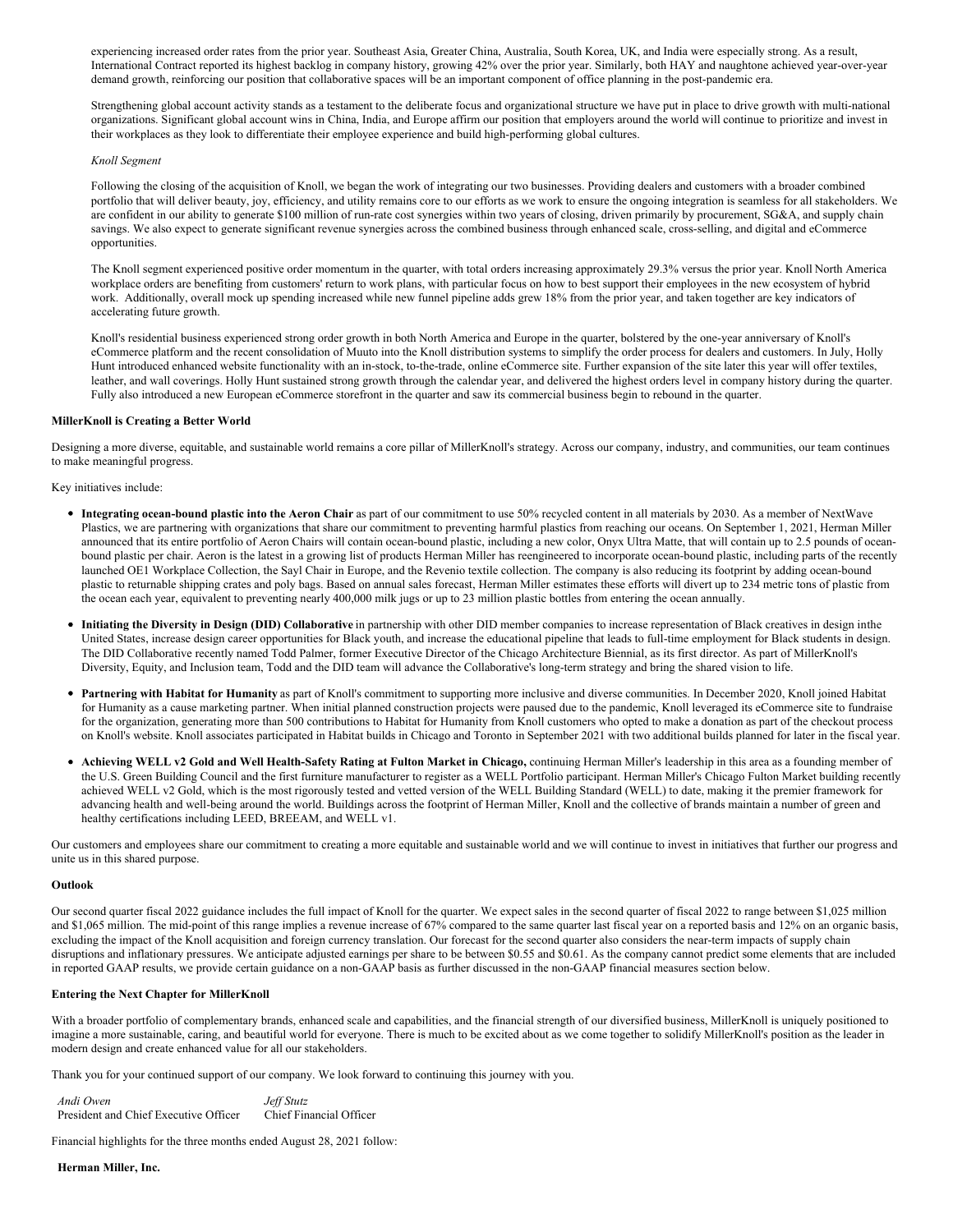# **Condensed Consolidated Statements of Operations**

|                                                                           |     |        |                 |               | Three Months Ended |       |       |               |  |
|---------------------------------------------------------------------------|-----|--------|-----------------|---------------|--------------------|-------|-------|---------------|--|
| (Unaudited) (Dollars in millions, except per share and common share data) |     |        | August 28, 2021 |               | August 29, 2020    |       |       |               |  |
| Net Sales                                                                 | \$. | 789.7  | 100.0           | $\frac{0}{0}$ | S                  | 626.8 | 100.0 | $\frac{0}{0}$ |  |
| Cost of Sales                                                             |     | 512.2  | 64.9            | $\%$          |                    | 376.8 | 60.1  | $\%$          |  |
| Gross Margin                                                              |     | 277.5  | 35.1            | $\frac{0}{0}$ |                    | 250.0 | 39.9  | $\frac{0}{0}$ |  |
| <b>Operating Expenses</b>                                                 |     | 235.2  | 29.8            | $\frac{0}{0}$ |                    | 155.8 | 24.9  | $\frac{0}{0}$ |  |
| <b>Restructuring Expenses</b>                                             |     |        |                 | $\%$          |                    | (1.2) | (0.2) | $\%$          |  |
| Acquisition and Integration Charges                                       |     | 95.1   | 12.0            | $\%$          |                    |       |       | $\%$          |  |
| Operating (Loss) Earnings                                                 |     | (52.8) | (6.7)           | $\frac{0}{0}$ |                    | 95.4  | 15.2  | $\frac{0}{0}$ |  |
| Other Expenses, net                                                       |     | 18.0   | 2.3             | $\%$          |                    | 1.6   | 0.3   | $\%$          |  |
| Earnings (Loss) Before Income Taxes and Equity Income                     |     | (70.8) | (9.0)           | $\frac{0}{0}$ |                    | 93.8  | 15.0  | $\frac{0}{0}$ |  |
| Income Tax (Benefit) Expense                                              |     | (10.8) | (1.4)           | $\%$          |                    | 20.6  | 3.3   | $\frac{0}{0}$ |  |
| Equity Income, net of tax                                                 |     | 0.1    |                 | $\%$          |                    | 0.2   |       | $\%$          |  |
| <b>Net (Loss) Earnings</b>                                                |     | (59.9) | (7.6)           | $\frac{0}{0}$ |                    | 73.4  | 11.7  | $\frac{0}{0}$ |  |
| Net Earnings (Loss) Attributable to Redeemable Noncontrolling Interests   |     | 1.6    | 0.2             | $\%$          |                    | 0.4   | 0.1   | $\%$          |  |
| Net (Loss) Earnings Attributable to Herman Miller, Inc.                   |     | (61.5) | (7.8)           | $\%$          |                    | 73.0  | 11.6  | $\%$          |  |
|                                                                           |     |        |                 |               |                    |       |       |               |  |

| Amounts per Common Share Attributable to Herman Miller, Inc. |            |            |
|--------------------------------------------------------------|------------|------------|
| Earnings (Loss) Per Share – Basic                            | (S0.93)    | \$1.24     |
| Weighted Average Basic Common Shares                         | 66.302.214 | 58.831.305 |
| Earnings (Loss) Per Share – Diluted                          | (S0.93)    | \$1.24     |
| Weighted Average Diluted Common Shares                       | 66.302.214 | 58.964.268 |

# **Herman Miller, Inc.**

### **Condensed Consolidated Statements of Cash Flows**

|                                                | Three Months Ended |                 |
|------------------------------------------------|--------------------|-----------------|
| (Unaudited) (Dollars in millions)              | August 28, 2021    | August 29, 2020 |
| Cash provided by (used in):                    |                    |                 |
| Operating activities                           | S<br>(51.7)        | 115.9           |
| Investing activities                           | (1, 104.7)         | (5.1)           |
| Financing activities                           | 1,001.6            | (276.5)         |
| Effect of exchange rate changes                | (6.5)              | 8.3             |
| Net change in cash and cash equivalents        | (161.3)            | (157.4)         |
| Cash and cash equivalents, beginning of period | 396.4              | 454.0           |
| Cash and cash equivalents, end of period       | 235.1              | 296.6           |

## **Herman Miller, Inc.**

**Stockholders' Equity 1,475.6 849.6**

### **Condensed Consolidated Balance Sheets**

| (Unaudited) (Dollars in millions)                                       |    | August 28, 2021 | May 29, 2021 |         |  |
|-------------------------------------------------------------------------|----|-----------------|--------------|---------|--|
| <b>ASSETS</b>                                                           |    |                 |              |         |  |
| <b>Current Assets:</b>                                                  |    |                 |              |         |  |
| Cash and cash equivalents                                               | \$ | 235.1           | S            | 396.4   |  |
| Short-term investments                                                  |    | 8.0             |              | 7.7     |  |
| Accounts receivable, net                                                |    | 283.3           |              | 204.7   |  |
| Unbilled accounts receivable                                            |    | 24.3            |              | 16.4    |  |
| Inventories, net                                                        |    | 446.2           |              | 213.6   |  |
| Prepaid expenses and other                                              |    | 138.8           |              | 52.7    |  |
| Total current assets                                                    |    | 1,135.7         |              | 891.5   |  |
| Net property and equipment                                              |    | 611.7           |              | 327.2   |  |
| Right of use assets                                                     |    | 421.9           |              | 214.7   |  |
| Other assets                                                            |    | 2,291.2         |              | 628.5   |  |
| <b>Total Assets</b>                                                     | -S | 4,460.5         | S            | 2,061.9 |  |
| LIABILITIES, REDEEMABLE NONCONTROLLING INTERESTS & STOCKHOLDERS' EQUITY |    |                 |              |         |  |
| Current Liabilities:                                                    |    |                 |              |         |  |
| Accounts payable                                                        | \$ | 327.4           | S            | 178.4   |  |
| Short-term borrowings and current portion of long-term debt             |    | 22.6            |              | 2.2     |  |
| Short-term lease liability                                              |    | 101.2           |              | 69.0    |  |
| Accrued liabilities                                                     |    | 355.6           |              | 251.2   |  |
| Total current liabilities                                               |    | 806.8           |              | 500.8   |  |
| Long-term debt                                                          |    | 1,298.4         |              | 274.9   |  |
| Lease liabilities                                                       |    | 376.2           |              | 196.9   |  |
| Other liabilities                                                       |    | 430.9           |              | 162.7   |  |
| <b>Total Liabilities</b>                                                |    | 2.912.3         |              | 1.135.3 |  |

**Redeemable Noncontrolling Interests 72.6 77.0**

**Total Liabilities, Redeemable Noncontrolling Interests and Stockholders' Equity \$ 4,460.5 \$ 2,061.9**

### **Non-GAAP Financial Measures and Other Supplemental Data**

This presentation contains non-GAAP financial measures that are not in accordance with, nor an alternative to, generally accepted accounting principles (GAAP) and may be different from non-GAAP measures presented by other companies. These non-GAAP financial measures are not measurements of our financial performance under GAAP and should not be considered an alternative to the related GAAP measurement. These non-GAAP measures have limitations as analytical tools and should not be considered in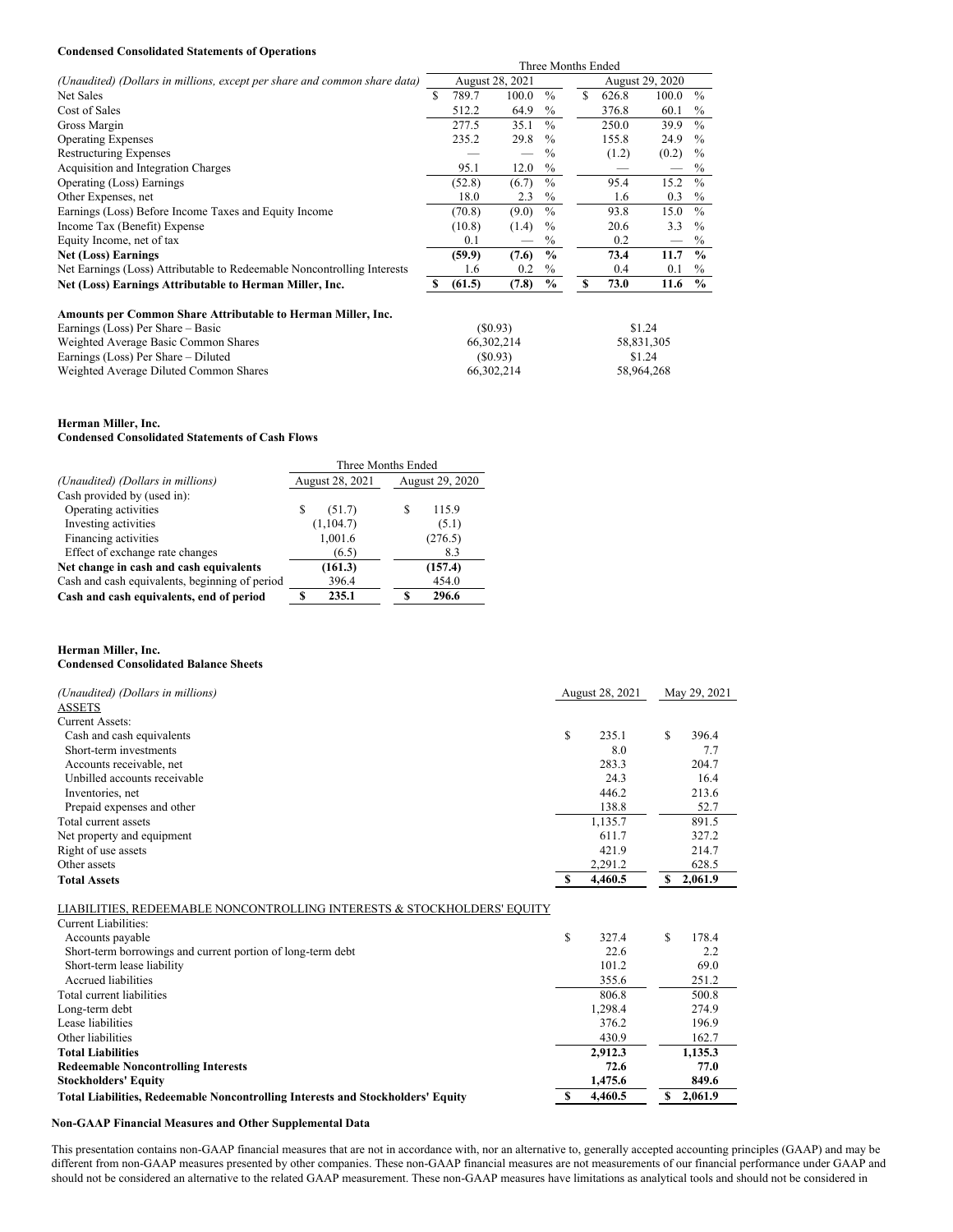isolation or as a substitute for analysis of our results as reported under GAAP. Our presentation of non-GAAP measures should not be construed as an indication that our future results will be unaffected by unusual or infrequent items. We compensate for these limitations by providing equal prominence of our GAAP results. Reconciliations of these non-GAAP measures to the most directly comparable financial measures calculated and presented in accordance with GAAP are provided in the financial tables included within this presentation. The Company believes these non-GAAP measures are useful for investors as they provide financial information on a more comparative basis for the periods presented.

The non-GAAP financial measures referenced within this presentation include: Adjusted Earnings per Share, Pro Forma Earnings per Share, Adjusted Operating Earnings (Loss), Adjusted Gross Margin, and Organic Growth (Decline).

Adjusted Earnings per Share represents reported diluted earnings per share excluding the impact from adjustments related to acquisition and integration charges, amortization of purchased intangibles, debt extinguishment charges, restructuring expenses and other special charges or gains, including related taxes. These adjustments are described further below.

Pro Forma Earnings per share represents reported diluted earnings per share, adjusted for the Adjusted Earnings Per Share items noted above, and further adjusted to exclude the impacts of the Knoll acquisition. These impacts include the net income generated by Knoll, the increased interest expense on Knoll merger financing and the increased share count related to the Knoll acquisition. The purpose of this measure is to assist with comparison of Q1 fiscal year 2022 results to the guidance issued in June 2021.

Adjusted Operating Earnings (Loss) represents reported operating earnings plus acquisition and integration charges, amortization of purchased intangibles, debt extinguishment charges, restructuring expenses and other special charges. These adjustments are described further below.

Adjusted Gross Margin represents gross margin plus amortization of purchased intangibles and other special charges. These adjustments are described further below.

Organic Growth represents the change in sales and orders, excluding currency translation effects and the impact of acquisitions.

*Acquisition and Integration Charges:* Costs related directly to the Knoll acquisition including legal, accounting and other professional fees as well as integration-related costs. Integration-related costs include severance, accelerated stock-based compensation expenses and other cost reduction efforts or reorganization initiatives.

*Amortization of Purchased Intangibles:* Includes expenses associated with the fair value adjustment to inventory and amortization of acquisition related intangibles acquired as part of the Knoll acquisition. The revenue generated by the associated intangible assets has not been excluded from the related non-GAAP financial measure. We exclude the impact of the amortization of purchased intangibles, including the fair value adjustment to inventory, as such non-cash amounts were significantly impacted by the size of the Knoll acquisition. Furthermore, we believe that this adjustment enables better comparison of our results as Amortization of Purchased Intangibles will not recur in future periods once such intangible assets have been fully amortized. Any future acquisitions may result in the amortization of additional intangible assets. Although we exclude the Amortization of Purchased Intangibles in these non-GAAP measures, we believe that it is important for investors to understand that such intangible assets were recorded as part of purchase accounting and contribute to revenue generation.

*Debt Extinguishment Charges:* Includes expenses associated with the extinguishment of debt as part of financing the Knoll acquisition. We excluded these items from our non-GAAP measures because they relate to a specific transaction and are not reflective of our ongoing financial performance.

*Restructuring expenses:* Include actions involving facilities consolidation and optimization, targeted workforce reductions, and costs associated with an early retirement program.

*Special charges:* Include certain costs arising as a direct result of COVID-19.

*Tax Related Items:* We excluded the income tax benefit/provision effect of the tax related items from our non-GAAP measures because they are not associated with the tax expense on our ongoing operating results.

Certain tables below summarize select financial information, for the periods indicated, related to each of the Company's reportable segments. The Americas Contract segment includes the operations associated with the design, manufacture, and sale of furniture products for work-related settings, including office, education, and healthcare environments, throughout the United States, Canada and Latin America. The business associated with the Company's owned contract furniture dealer is also included in the Americas Contract segment. Americas Contract also includes the operations associated with the design, manufacture, and sale of high-craft furniture products and textiles including Geiger wood products, Maharam textiles, naughtone and Nemschoff products. The International Contract segment includes the operations associated with the design, manufacture, and sale of furniture products, primarily for work-related settings, in the EMEA and Asia-Pacific geographic regions. The Global Retail segment includes the global operations associated with the sale of modern design furnishings and accessories to third party retail distributors, as well as direct to consumer sales through eCommerce and Design Within Reach, HAY, and Herman Miller retail stores and studios. The Knoll segment includes the global operations associated with the design, manufacture, and sale of furniture products within the Knoll constellation of brands. Corporate costs represent unallocated expenses related to general corporate functions, including, but not limited to, certain legal, executive, corporate finance, information technology, administrative and acquisition-related costs.

*A. Reconciliation of Operating Earnings to Adjusted Operating Earnings by Segment*

|                                     |    |       |                        |               |               | Three Months Ended |                        |               |
|-------------------------------------|----|-------|------------------------|---------------|---------------|--------------------|------------------------|---------------|
|                                     |    |       | <b>August 28, 2021</b> |               |               |                    | <b>August 29, 2020</b> |               |
| <b>Americas Contract</b>            |    |       |                        |               |               |                    |                        |               |
| <b>Net Sales</b>                    | \$ | 325.3 | 100.0                  | $\frac{0}{0}$ | S             | 370.1              | 100.0                  | $\frac{0}{0}$ |
| Gross Margin                        |    | 100.1 | 30.8                   | $\frac{0}{0}$ |               | 139.0              | 37.6                   | $\frac{0}{0}$ |
| <b>Total Operating Expenses</b>     |    | 89.6  | 27.5                   | $\%$          |               | 81.1               | 21.9                   | $\frac{0}{0}$ |
| <b>Operating Earnings</b>           |    | 10.5  | 3.2                    | $\frac{0}{0}$ |               | 57.9               | 15.6                   | $\frac{0}{0}$ |
| Adjustments                         |    |       |                        |               |               |                    |                        |               |
| Special Charges                     |    |       |                        | $\frac{0}{0}$ |               | 0.3                | 0.1                    | $\frac{0}{0}$ |
| Restructuring                       |    |       |                        | $\frac{0}{0}$ |               | 1.6                | 0.4                    | $\frac{0}{0}$ |
| Acquisition and Integration Charges |    | 1.0   | 0.3                    | $\frac{0}{0}$ |               |                    |                        | $\frac{0}{0}$ |
| <b>Adjusted Operating Earnings</b>  | S  | 11.5  | 3.5                    | $\%$          | S             | 59.8               | 16.2                   | $\frac{0}{0}$ |
|                                     |    |       |                        |               |               |                    |                        |               |
| <b>International Contract</b>       |    |       |                        |               |               |                    |                        |               |
| <b>Net Sales</b>                    | \$ | 99.0  | 100.0                  | $\frac{0}{0}$ | $\mathcal{S}$ | 94.0               | 100.0                  | $\frac{0}{0}$ |
| Gross Margin                        |    | 33.7  | 34.0                   | $\%$          |               | 33.3               | 35.4                   | $\frac{0}{0}$ |
| <b>Total Operating Expenses</b>     |    | 22.4  | 22.6                   | $\frac{0}{0}$ |               | 17.1               | 18.2                   | $\frac{0}{0}$ |
| <b>Operating Earnings</b>           |    | 11.3  | 11.4                   | $\frac{0}{0}$ |               | 16.2               | 17.2                   | $\frac{0}{0}$ |
| <b>Adjustments</b>                  |    |       |                        |               |               |                    |                        |               |
| Special Charges                     |    |       |                        | $\frac{0}{0}$ |               | 1.0                | 11                     | $\frac{0}{0}$ |
| Restructuring                       |    |       |                        | $\frac{0}{0}$ |               | (2.8)              | (3.0)                  | $\%$          |
|                                     |    |       |                        |               |               |                    |                        |               |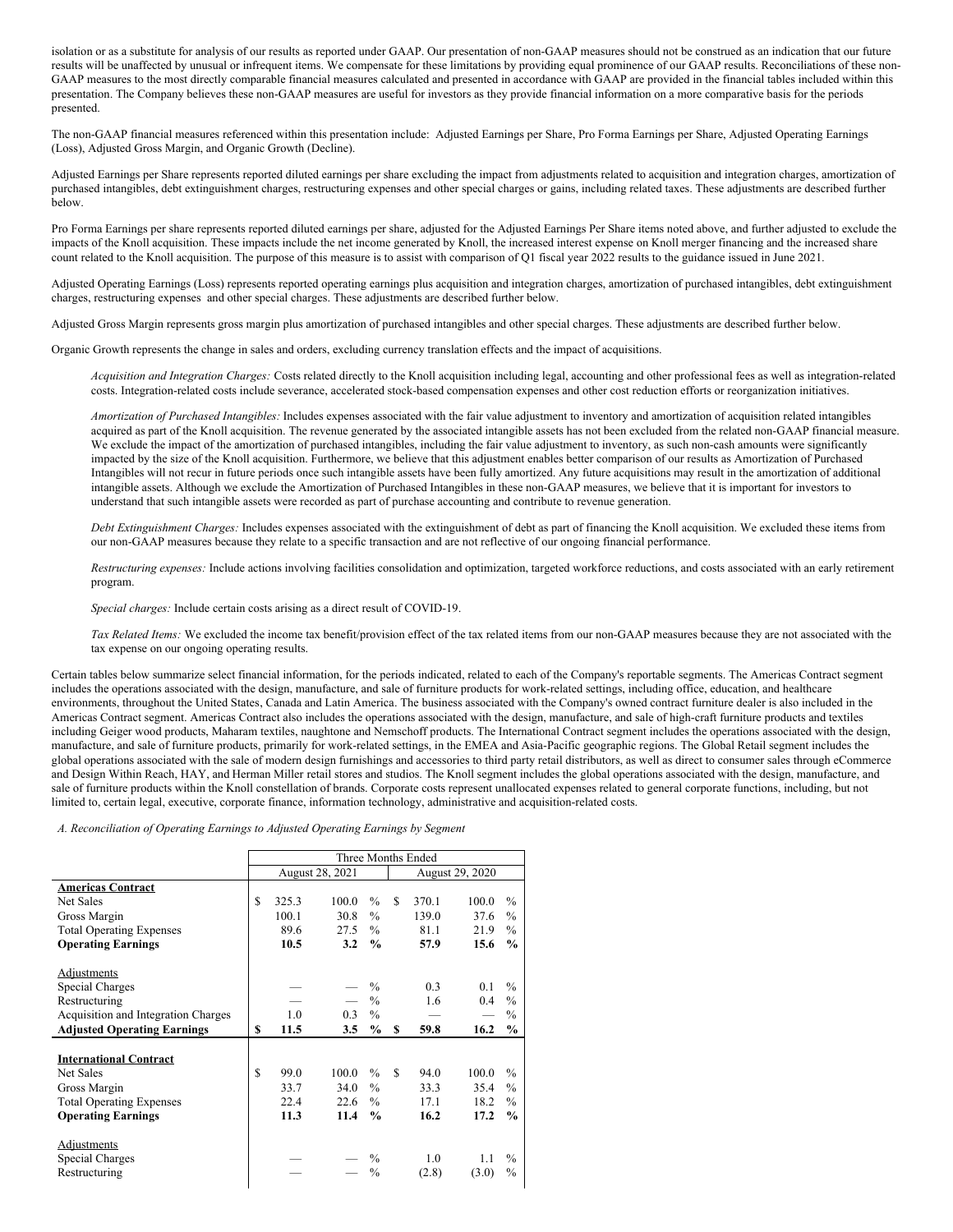| <b>Adjusted Operating Earnings</b>    |              | 11.3   | Ħ.     |               |              | łЭ.   |               |
|---------------------------------------|--------------|--------|--------|---------------|--------------|-------|---------------|
| <b>Global Retail</b>                  |              |        |        |               |              |       |               |
| <b>Net Sales</b>                      | \$           | 212.6  | 100.0  | $\frac{0}{0}$ | \$<br>162.7  | 100.0 | $\frac{0}{0}$ |
| Gross Margin                          |              | 92.7   | 43.6   | $\frac{0}{0}$ | 77.7         | 47.8  | $\%$          |
| <b>Total Operating Expenses</b>       |              | 64.9   | 30.5   | $\frac{0}{0}$ | 46.2         | 28.4  | $\frac{0}{0}$ |
| <b>Operating Earnings</b>             |              | 27.8   | 13.1   | $\frac{0}{0}$ | 31.5         | 19.4  | %             |
| Adjustments                           |              |        |        |               |              |       |               |
| <b>Special Charges</b>                |              |        |        | $\frac{0}{0}$ | 0.1          | 0.1   | $\frac{0}{0}$ |
| <b>Adjusted Operating Earnings</b>    | \$           | 27.8   | 13.1   | $\frac{0}{0}$ | \$<br>31.6   | 19.4  | $\frac{0}{0}$ |
| Knoll                                 |              |        |        |               |              |       |               |
| <b>Net Sales</b>                      | \$           | 156.4  | 100.0  | $\frac{0}{0}$ | \$           |       | $\frac{0}{0}$ |
| Gross Margin                          |              | 51.0   | 32.6   | $\frac{0}{0}$ |              |       | $\frac{0}{0}$ |
| <b>Total Operating Expenses</b>       |              | 104.6  | 66.9   | $\%$          |              |       | $\%$          |
| <b>Operating Loss</b>                 |              | (53.6) | (34.3) | $\frac{0}{0}$ |              |       | $\frac{0}{0}$ |
| Adjustments                           |              |        |        |               |              |       |               |
| Special Charges                       |              |        |        | $\frac{0}{0}$ |              |       | $\frac{0}{0}$ |
| Amortization of Purchased Intangibles |              | 32.5   | 20.8   | $\frac{0}{0}$ |              |       | $\frac{0}{0}$ |
| Acquisition and Integration Charges   |              | 29.4   | 18.8   | $\frac{0}{0}$ |              |       | $\frac{0}{0}$ |
| <b>Adjusted Operating Earnings</b>    | \$           | 8.3    | 5.3    | $\frac{0}{0}$ | \$           |       | $\frac{0}{0}$ |
|                                       |              |        |        |               |              |       |               |
| <b>Intersegment Sales</b>             |              |        |        |               |              |       |               |
| Net Sales Elimination                 | $\mathbb{S}$ | (3.6)  | 100.0  | $\frac{0}{0}$ | \$           |       | $\frac{0}{0}$ |
| Corporate                             |              |        |        |               |              |       |               |
| <b>Operating Loss</b>                 | \$           | (48.8) |        | $\frac{0}{0}$ | \$<br>(10.2) |       | $\frac{0}{0}$ |
| Adjustments                           |              |        |        |               |              |       |               |
| Acquisition and Integration Charges   |              | 38.5   |        | $\frac{0}{0}$ |              |       | $\frac{0}{0}$ |
| <b>Adjusted Operating (Loss)</b>      | \$           | (10.3) |        | $\frac{0}{0}$ | \$<br>(10.2) |       | %             |
| Herman Miller, Inc.                   |              |        |        |               |              |       |               |
| <b>Net Sales</b>                      | $\mathbf S$  | 789.7  | 100.0  | $\frac{0}{0}$ | \$<br>626.8  | 100.0 | $\frac{0}{0}$ |
| Gross Margin                          |              | 277.5  | 35.1   | $\%$          | 250.0        | 39.9  | $\%$          |
| <b>Total Operating Expenses</b>       |              | 330.3  | 41.8   | $\frac{0}{0}$ | 154.6        | 24.7  | $\frac{0}{0}$ |
| <b>Operating (Loss) Earnings</b>      |              | (52.8) | (6.7)  | $\frac{0}{0}$ | 95.4         | 15.2  | $\frac{0}{0}$ |
|                                       |              |        |        |               |              |       |               |
| <b>Adjustments</b>                    |              |        |        |               |              |       |               |
| <b>Special Charges</b>                |              |        |        | $\frac{0}{0}$ | 1.4          | 0.2   | $\frac{0}{0}$ |
| Restructuring                         |              |        |        | $\frac{0}{0}$ | (1.2)        | (0.2) | $\frac{0}{0}$ |
| Amortization of Purchased Intangibles |              | 32.5   | 11.7   | $\frac{0}{0}$ |              |       | $\frac{0}{0}$ |
| Acquisition and Integration Charges   |              | 68.9   | 8.7    | $\frac{0}{0}$ |              |       | $\frac{0}{0}$ |
| <b>Adjusted Operating Earnings</b>    | \$           | 48.6   | 6.2    | $\frac{0}{0}$ | \$<br>95.6   | 15.3  | $\frac{0}{0}$ |

# *B. Reconciliation of Gross Margin to Adjusted Gross Margin*

|                                       | Three Months Ended                 |       |      |               |  |       |      |               |  |  |  |
|---------------------------------------|------------------------------------|-------|------|---------------|--|-------|------|---------------|--|--|--|
|                                       | August 28, 2021<br>August 29, 2020 |       |      |               |  |       |      |               |  |  |  |
| Gross Margin                          |                                    | 277.5 | 35.1 | $\frac{0}{0}$ |  | 250.0 | 39.9 | $\frac{0}{0}$ |  |  |  |
| Amortization of Purchased Intangibles |                                    | 6.3   | 0.8  | $\%$          |  |       |      | $\%$          |  |  |  |
| Special Charges                       |                                    |       |      | $\frac{0}{0}$ |  | 1.0   | 0. I | $\%$          |  |  |  |
| <b>Adjusted Gross Margin</b>          |                                    | 283.8 | 35.9 | $\frac{0}{0}$ |  | 251.0 | 40.0 | $\frac{0}{0}$ |  |  |  |

# *C. Organic Sales Growth by Segment*

|                                  |     | Three Months Ended<br>August 28, 2021 |               |                      |   |        |               |       |                                       |                                 |                          |  |  |  |  |
|----------------------------------|-----|---------------------------------------|---------------|----------------------|---|--------|---------------|-------|---------------------------------------|---------------------------------|--------------------------|--|--|--|--|
|                                  |     | Americas                              | International |                      |   | Retail |               | Knoll |                                       |                                 | Intersegment Elimination |  |  |  |  |
| Net Sales, as reported           | S   | 325.3                                 |               | 99.0                 |   | 212.6  |               |       | 156.4                                 |                                 | (3.6)                    |  |  |  |  |
| % change from PY                 |     | $\%$<br>(12.1)                        |               | 5.3<br>$\frac{0}{0}$ |   | 30.7   | $\frac{0}{0}$ |       | N/A                                   |                                 | N/A                      |  |  |  |  |
| Adjustments                      |     |                                       |               |                      |   |        |               |       |                                       |                                 |                          |  |  |  |  |
| Acquisitions                     |     |                                       |               |                      |   |        |               | \$    | (156.4)                               |                                 | 3.6                      |  |  |  |  |
| Currency Translation Effects (1) |     | (0.8)                                 |               | (4.7)                |   | (1.8)  |               |       |                                       |                                 |                          |  |  |  |  |
| Net Sales, organic               | \$. | 324.5                                 |               | 94.3                 | ъ | 210.8  |               |       |                                       |                                 | __                       |  |  |  |  |
| % change from PY                 |     | $\frac{0}{0}$<br>(12.3)               |               | $\frac{0}{0}$<br>0.3 |   | 29.6   | $\frac{0}{0}$ |       | N/A                                   |                                 | N/A                      |  |  |  |  |
|                                  |     |                                       |               |                      |   |        |               |       | Three Months Ended<br>August 29, 2020 |                                 |                          |  |  |  |  |
|                                  |     | Americas                              |               | International        |   | Retail |               | Knoll |                                       | <b>Intersegment Elimination</b> |                          |  |  |  |  |
| Net Sales, as reported           | ж   | 370.1                                 |               | 94.0                 |   | 162.7  |               |       |                                       |                                 |                          |  |  |  |  |

(1) Currency translation effects represent the estimated net impact of translating current period sales and orders using the average exchange rates applicable to the comparable prior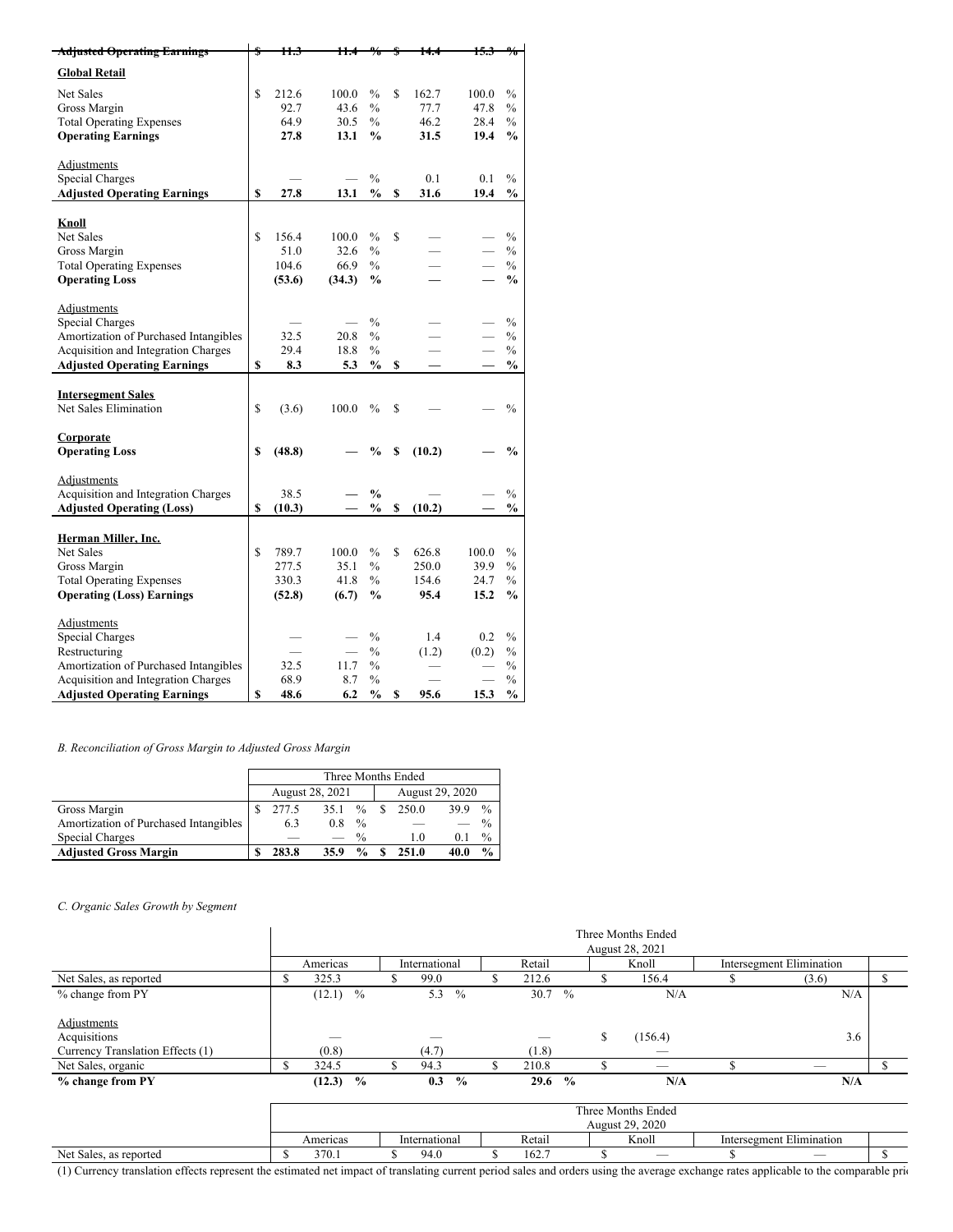### D*. Organic Order Growth by Segment*

|                                  | Three Months Ended |               |  |               |               |  |                   |               |  |                                 |                                 |       |  |         |               |
|----------------------------------|--------------------|---------------|--|---------------|---------------|--|-------------------|---------------|--|---------------------------------|---------------------------------|-------|--|---------|---------------|
|                                  |                    |               |  |               |               |  |                   |               |  | August 28, 2021                 |                                 |       |  |         |               |
|                                  | Americas           |               |  | International |               |  | Retail            |               |  | Knoll                           | <b>Intersegment Elimination</b> |       |  | Total   |               |
| Orders, as reported              | 434.4              |               |  | 121.1         |               |  | 199.5             |               |  | 164.5                           |                                 | (3.0) |  | 916.5   |               |
| % change from PY                 | 43.4               | $\frac{0}{0}$ |  | 34.7          | $^{0}/_{0}$   |  | $22.2\frac{9}{6}$ |               |  | N/A                             |                                 | N/A   |  | 64.8    | $^{0}/_{0}$   |
|                                  |                    |               |  |               |               |  |                   |               |  |                                 |                                 |       |  |         |               |
| Adjustments                      |                    |               |  |               |               |  |                   |               |  |                                 |                                 |       |  |         |               |
| Acquisitions                     |                    |               |  |               |               |  |                   |               |  | (164.5)                         |                                 | 3.0   |  | (161.5) |               |
| Currency Translation Effects (1) | (1.0)              |               |  | (4.3)         |               |  | (1.8)             |               |  | $\hspace{0.1mm}-\hspace{0.1mm}$ |                                 | _     |  | (7.1)   |               |
| Orders, organic                  | 433.4              |               |  | 16.8          |               |  | 197.7             |               |  | $\overline{\phantom{a}}$        |                                 |       |  | 747.9   |               |
| % change from PY                 | 43.1               | $\frac{0}{0}$ |  | 29.9          | $\frac{0}{0}$ |  | 21.1              | $\frac{0}{0}$ |  | N/A                             |                                 | N/A   |  | 34.5    | $\frac{0}{0}$ |

Note: Knoll orders for the six week period from July 19 to August 31 in the prior fiscal year were \$127.2 million, reflecting an increase of 29.3% versus the comparable period in the prior year.

|                     | Three Months Ended |               |        |                          |                          |       |  |  |
|---------------------|--------------------|---------------|--------|--------------------------|--------------------------|-------|--|--|
|                     | August 29, 2020    |               |        |                          |                          |       |  |  |
|                     | Americas           | International | Retail | Knoll                    | Intersegment Elimination | Total |  |  |
| Orders, as reported | 302.9              | 89.9          | 163.2  | $\overline{\phantom{a}}$ | $\overline{\phantom{a}}$ | 556.0 |  |  |

(1) Currency translation effects represent the estimated net impact of translating current period sales and orders using the average exchange rates applicable to the comparable prior year period

### E*. Design Within Reach Studio Metrics*

|                                       | <b>Studio Count</b><br>Three Months Ended |                      | <b>Studio Selling Square Footage</b><br>Three Months Ended |         |
|---------------------------------------|-------------------------------------------|----------------------|------------------------------------------------------------|---------|
|                                       |                                           |                      |                                                            |         |
|                                       | 8/28/21                                   | 8/29/20              | 8/28/21                                                    | 8/29/20 |
| Beginning of Period                   | 35                                        | 34                   | 378,252                                                    | 376,052 |
| Studio Openings                       |                                           |                      |                                                            |         |
| Studio Closings                       |                                           | _                    |                                                            |         |
| <b>End of Period</b>                  | 35                                        | 34                   | 378,252                                                    | 376,052 |
| Comparable Studios, End of Period*    | 34                                        | 34                   |                                                            |         |
| Non-Comparable Studios, End of Period |                                           |                      |                                                            |         |
| DWR Comparable Brand Sales*           | 53.9 %                                    | $\frac{0}{0}$<br>9.1 |                                                            |         |

\*DWR comparable brand sales reflect the year-over-year change in net sales across the multiple channels that DWR serves, including studios, outlets, contract, catalog, phone and eCommerce. Comparable studios reflect studios that were fully operational for the applicable current and prior year periods.

Note: Retail segment sales also include sales through eCommerce, outlet store, call center and wholesale channels.

### F. *Sales and Earnings Guidance - Upcoming Quarter*

|                             | <b>Company Guidance</b>              |  |  |  |
|-----------------------------|--------------------------------------|--|--|--|
|                             | O <sub>2</sub> FY <sub>2022</sub>    |  |  |  |
| Net Sales                   | $$1,025$ million to $$1,065$ million |  |  |  |
| Gross Margin %              | $35.6\% - 36.6\%$                    |  |  |  |
| <b>Operating Expenses</b>   | \$305 million to \$311 million       |  |  |  |
| <b>Effective Tax Rate</b>   | $23\% - 25\%$                        |  |  |  |
| Earnings Per Share, Diluted | \$0.55 to \$0.61                     |  |  |  |

### **Q&A Webcast**

The Company will host a live question and answer webcast to discuss the results of the first quarter of fiscal 2022 on Wednesday, September 29, 2021, at 5:30 PM ET. To ensure your access to the webcast, you should allow extra time to visit the Company's website at <http://investors.hermanmiller.com/events-and-presentations>to download the streaming software necessary to participate. An online archive of the presentation will be available on the website later that day.

### **About MillerKnoll**

MillerKnoll is a collective of dynamic brands and one of the largest and most influential modern design companies in the world. The company is a result of a deep legacy of design, innovation, and social good. MillerKnoll is an assumed name of Herman Miller, Inc., as described in our proxy statement filed with the SEC on August 31, 2021. The Company is seeking shareholder approval to change the name of the Company to MillerKnoll, Inc. The MillerKnoll brand portfolio includes Herman Miller, Knoll, Colebrook Bosson Saunders, DatesWeiser, DWR, Edelman Leather, Fully, Geiger, HAY, Holly Hunt, KnollExtra, Knoll Office, KnollStudio, KnollTextiles, Maars Living Walls, Maharam, Muuto, naughtone, and Spinneybeck|FilzFelt. Guided by a shared vision, common values, and a steadfast commitment to design, MillerKnoll innovates and designs the future while contributing to a more equitable and sustainable future for all.

### **Forward-Looking Statements**

This communication includes forward-looking statements within the meaning of Section 27A of the Securities Act of 1933 and Section 21E of the Securities Exchange Act of 1934. Forward-looking statements relate to future events and anticipated results of operations, business strategies, the anticipated benefits of the transaction, the anticipated impact of the transaction on the combined company's business and future financial and operating results, the expected amount and timing of synergies from the transaction, and other aspects of our operations or operating results. These forward-looking statements generally can be identified by phrases such as "will," "expects," "anticipates," "foresees," "forecasts," "estimates" or other words or phrases of similar import. It is uncertain whether any of the events anticipated by the forward-looking statements will transpire or occur, or if any of them do, what impact they will have on the results of operations and financial condition of Herman Miller or the price of Herman Miller's stock. These forward-looking statements involve certain risks and uncertainties, many of which are beyond Herman Miller's control, that could cause actual results to differ materially from those indicated in such forward-looking statements, including but not limited to: the impact of public health crises, such as pandemics (including coronavirus (COVID-19)) and epidemics, and any related company or government policies and actions to protect the health and safety of individuals or government policies or actions to maintain the